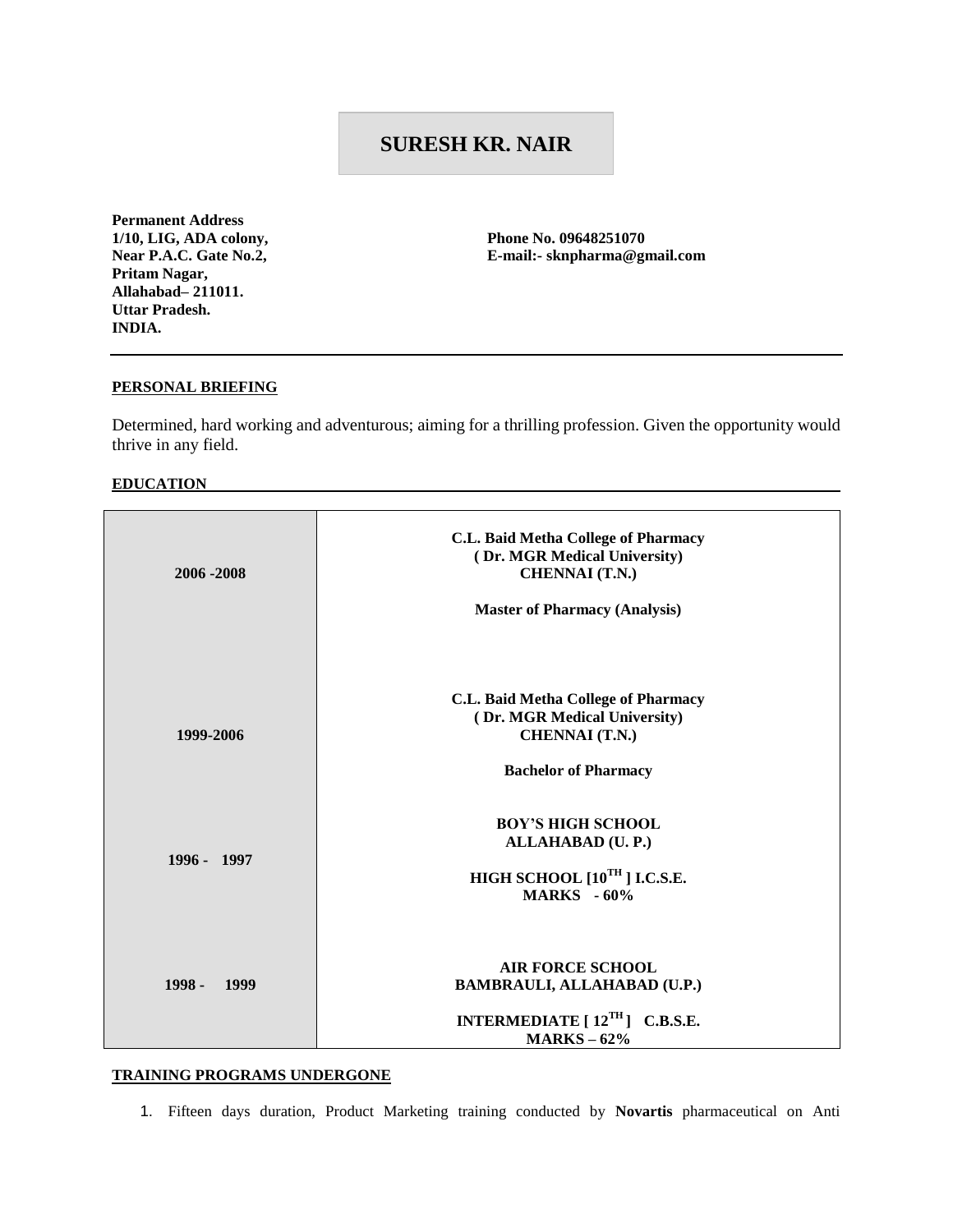Inflammatory and Gynecological Drugs, Ahmedabad . (July 2003)

- 2. Fifteen days duration, Product Marketing training conducted by **Glaxo SmithKline Consumer Health Care**  on Nutrition and Dietary, Ahmedabad . (February 2005).
- 3. Attended seminar on "Pharmacist Role" at CSSCP, ALLAHABAD ( $5<sup>th</sup>$  March 2016).
- 4. Attended HUMAN VALUES FDP 8 days programme organised by AKTU.

## **COMPUTER SKILLS**

| <b>Operating Systems</b> | <b>Windows</b>                           |
|--------------------------|------------------------------------------|
| <b>Office Tools</b>      | M.S. Word, M.S. Excel, M.S. Power Point. |

## **PROJECT UNDERTAKEN**

| <b>M.Pharm</b> | Simultaneous estimation of Cefipime HCl and Tazobactam Sodium<br>by RP-HPLC method.                                              |
|----------------|----------------------------------------------------------------------------------------------------------------------------------|
| <b>B.Pharm</b> | An Attempt in Characterization of CNS (Central Nervous System)<br>Activity of Benincasa hispida (THUNB) fruit, Methanol extract. |

## **PROFESSIONAL EXPERIENCES**

- **1** Worked as Executive Scientific Informatti for Novartis project on non steroidal anti inflammatory drugs, gynecological and psychiatric products under **Innovex India Private Limited at Tamil Nadu for 18 months (2003 – 2005)**.- **Marketing**
- **2** Worked as Executive Scientific Informatti for Glaxo SmithKline Consumer Health Care project on Nutrition and health care products under **Innovex India Private Limited at Uttar Pradesh for 8 months (2005 – 2006) - Marketing**
- **3** Worked as a lecturer in **C.L Baid Metha College Of Pharmacy at Chennai for 3 months (part – time ) (2007 – 2008).**
- **4** Worked as **Asst. Professor** at **Siddhi Vinayak College of Pharmacy**, Alwar, Rajasthan **(2008 – 2011)**
- **5** Working as **Associate Professor** at **Shambhunath Institute of Pharmacy**, Allahabad (Since March 2011) till date.

## **ACHIEVEMENTS**

- 1 Awarded certificate for excellent performance in target achievement by Innovex India Private Limited.
- 2 Attended Ist National Seminar 3 days program held at Lucknow organised by AKTU.

## **PUBLICATIONS**

**1.** A Review on Phytosomes, Their Characterization, Advancement & Potential for Transdermal Application **Journal of Drug Delivery & Therapeutics; 2013, 3(3), 147-152**